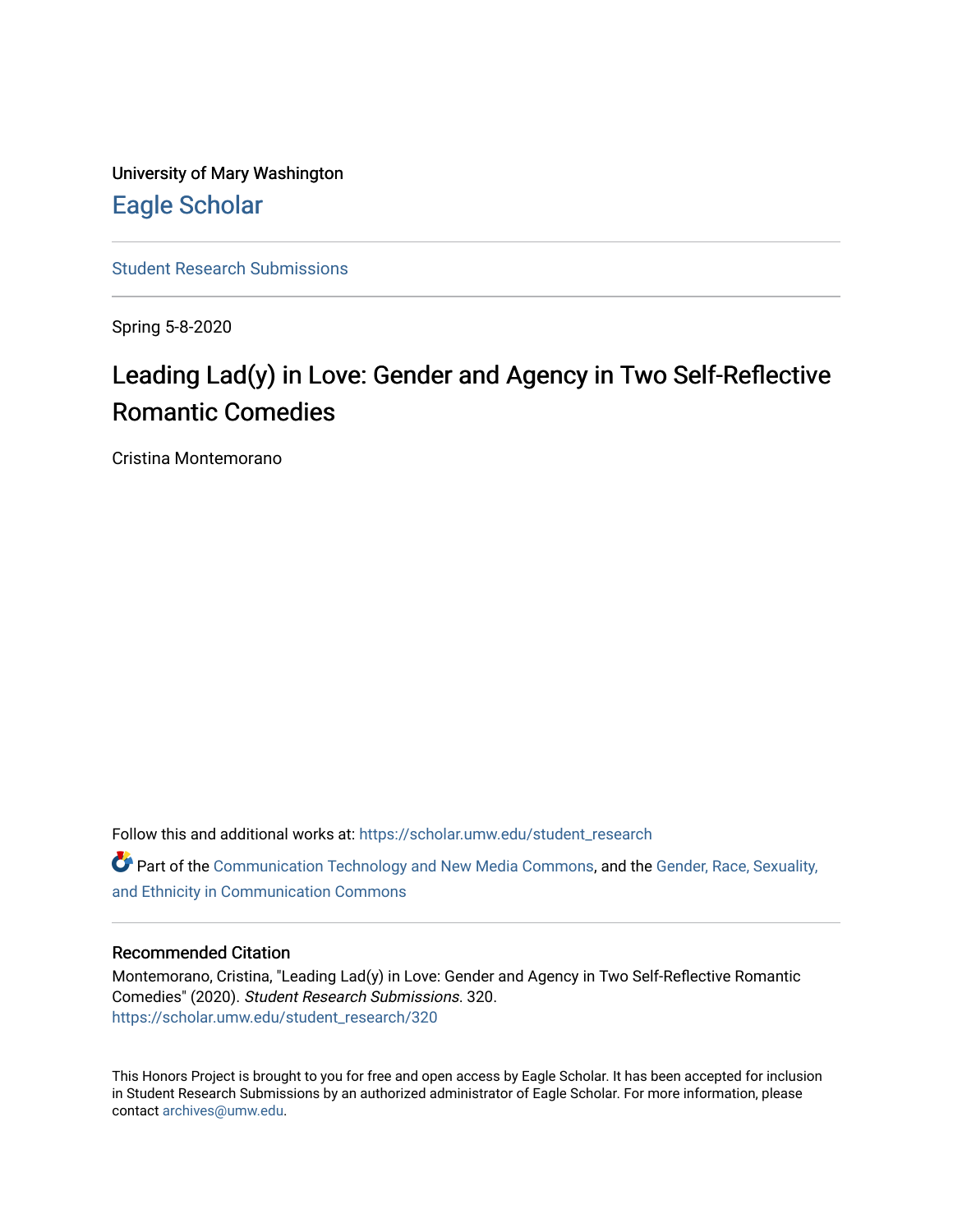## Cristina Montemorano

# Leading Lad(y) in Love: Gender and Agency in Two Self-Reflective Romantic Comedies

The creation and dissemination of media allows for the spread of social and cultural norms, particularly through increasingly digital methods of communication. In order to market different forms of media to consumers, these creations are grouped by themes and genres, each with respective tropes and characteristics that make every fabricated category unique. One such category is the romantic comedy, a genre categorized by stories of love and romantic relationships paired with comedic elements for levity and traditionally marketed toward a female audience. However, some content creators make artifacts that push the "normal" boundaries of genres as a way to highlight audience expectations and the problematic patterns of thought that these artifacts perpetuate, among other self-reflective functions. What can romantic comedies with satirical elements tell us about the romantic comedy genre and romance in general?

In this seminar paper, I explore self-reflective artifacts that simultaneously break and follow this genre's norms, actively parodying genre conventions and themes. I combine my interest in media self-reflexivity with my interest in romantic comedies by studying two particularly introspective romcoms – *Isn't it Romantic* (2019) starring Rebel Wilson and *Playing it Cool* (2014) starring Chris Evans. *Isn't it Romantic* tells the story of a woman who hates romantic comedies and finds herself trapped in a romantic comedy. Main character Natalie discovers that she loves herself, opening herself up to others in the end after going on a dreamlike journey of self-reflection. *Playing it Cool* tells the story of a man writing a romantic comedy script, despite his inexperience with love, and whose life ultimately turns into a romantic comedy. The unnamed main character played by Evans realizes the importance of those around him, taking a step back from his self-absorbed mindset and putting forth the effort to care about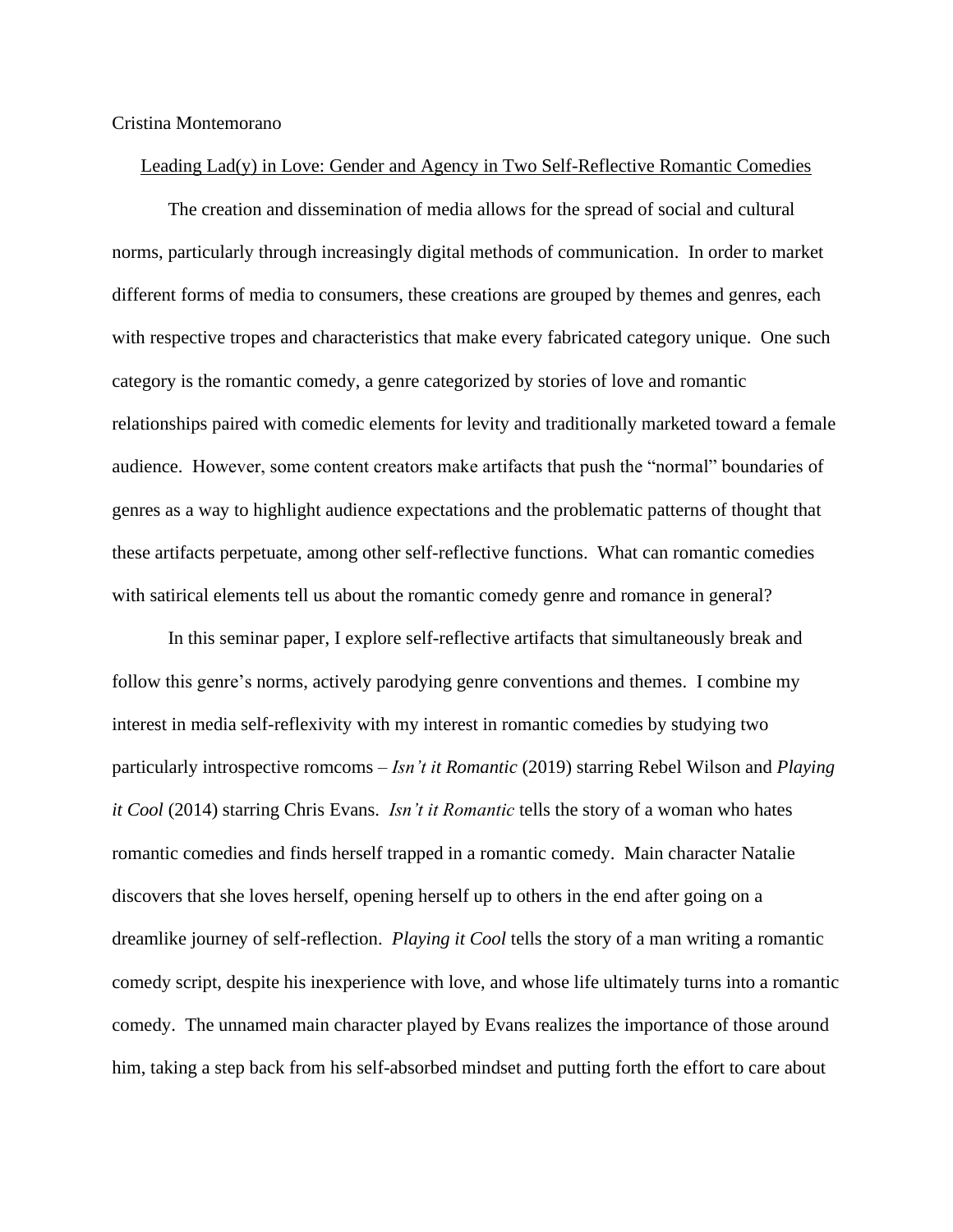his friends and grandfather as he pursues the first woman he ever truly loved. Both movies "pick on themselves," using tropes of the romantic comedy movie genre while characters explicitly protest against them. Considering gender's role in the construction and perpetuation of social and cultural norms in both media and "real life," I argue that these two films serve as foils of each other, with one representing a "female" point of view and the other as a serious, dramatic interpretation of a "male" romantic comedy. These films are good artifacts for comparison as I explore how humor functions as a mechanism to present a new narrative about gender norms.

In this paper, I review the literature on romantic comedies, the influence of romantic relationships on other aspects of life, and interpretation of media by audiences and scholars. Next, I state my research questions about gender and humor in romantic comedies and detail my approach to addressing these questions. I used a content analysis to analyze both films separately and a comparative analysis to study both films together. I analyze my findings and further discuss the implications of my research after reflecting about gendered perceptions surrounding relationships and romance, expectations for and the performance of gender roles, the recurrence of trope characters via genre convention, and the function of satire in mass media. Finally, I conclude my paper by reviewing my most significant findings and offering a suggestion for further research in this topic area.

#### Literature Review

The literature about the concept of romance is extensive, yet specific articles about romantic comedy films are decidedly less widespread. To start my study of romantic comedies from a scholarly perspective, I looked into existing research on romance and gender, gender roles, the recurrence of tropes within genre-bound media, and sexuality, a significant aspect of romance addressed within Western romantic comedies.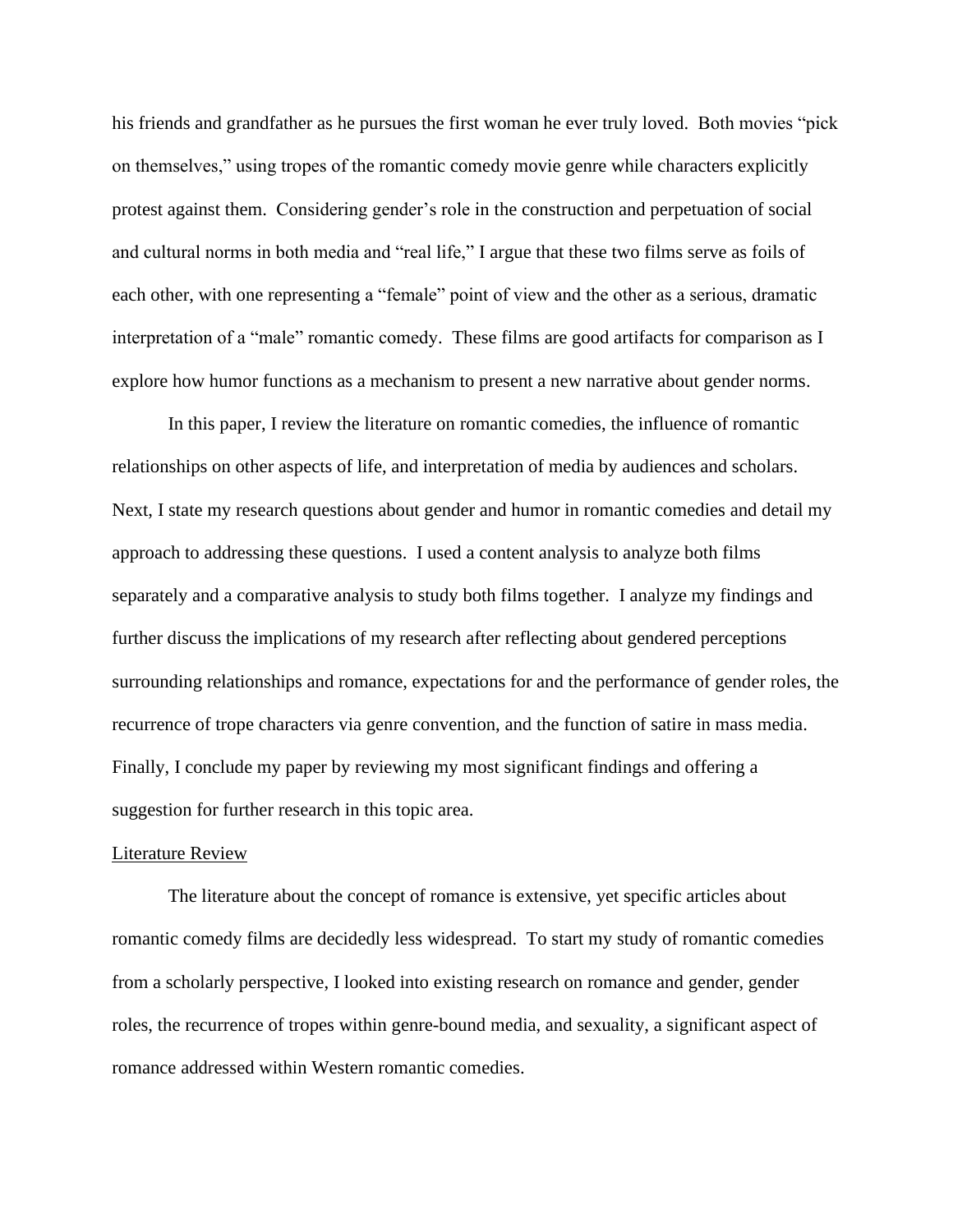Media are not neutral – they promote and push a way of thinking about the world through the messages portrayed within. Romantic comedies have such an influence as they display formulaic approaches of "ideal" romance to a receptive audience. Claire Mortimer's book *Romantic Comedy* provides a thorough introduction to the genre. She stresses the difficulty in reducing a genre to a simple summary but states that the "dynamic of the film rests on the central quest – the pursuit of love – and almost always leads to a successful resolution" (Mortimer 4). Mortimer further explains the genre by detailing its history, changes in character roles within the genre, and characteristics of male and female lead roles. She also raises the question of if "happily ever after" exists in "real life" by reflecting on modern films that involve powerful female characters (133). Mortimer's volume was useful for my study as I developed definitions of mechanisms, formulated romantic comedy tropes, and considered gendered differences within my artifacts of study.

Different groups interpret media artifacts differently, with some internalizing media messages in the ways that they live their daily lives. Johnson and Holmes address how adolescents interpret media, particularly romantic comedy feature films, and how such interpretation impacts the ways that they see themselves and their relationships with other people. Using a basic grounded theory methodology, the authors conducted an analysis of forty romantic comedy movies, using open, axial, and selective coding strategies to find and analyze categories of interaction within relationships and determine how those messages influence young people. Axial categories of relationship interaction identified in this study include affection, commitment, demonstrating caring, gestures, importance of partner, relationship issues, relationship with ex, romantic speech, expression of emotions, family and friend approval, oneof-a-kind relationship, open communication, relationship discussion, sexual activity, time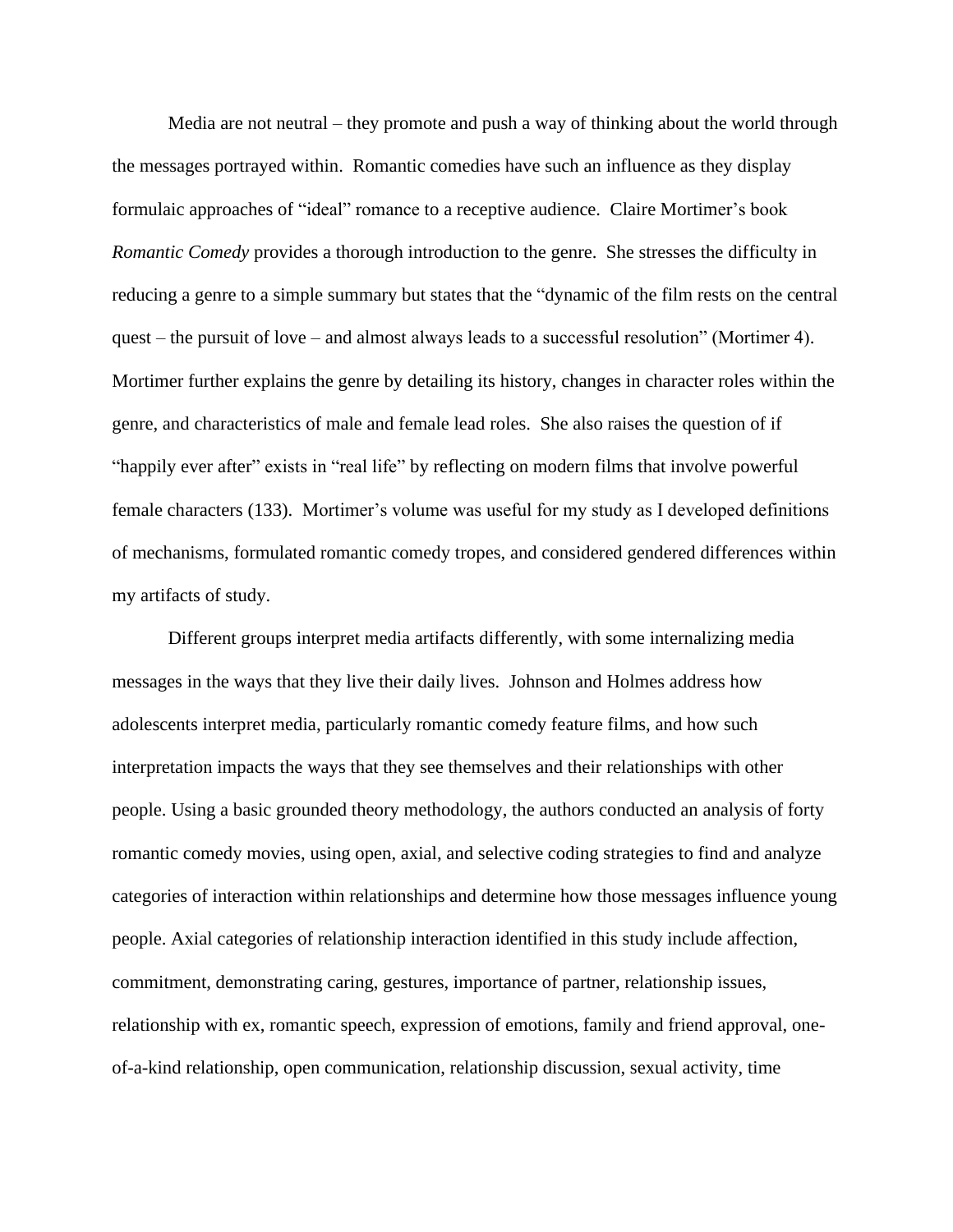together, and trust in partner. Johnson and Holmes reveal that romantic comedies offer contradictory messages about the roles of persons within a relationship, marriage, and romantic behaviors expected, giving young people an unclear view of romance and further heightening unrealistic expectations of speediness and intensity in relationships (366). The ways that women view and interpret romantic comedy artifacts is also of particular interest to researchers due to the stereotype of romcoms as "chick flicks." Caperello and Migliaccio focus on how women's viewing of romantic movies helps them make sense of their own lives while reinforcing systems of power inherent to the genre, like patriarchal notions of the gendered status quo, in the process. Using a Feminist Interactionist Cultural studies perspective, these scholars found that these films influence the ways in which the interviewed women formed expectations for romantic relationships, constructing idealized views through their interactions with the movies (Caperello and Migliaccio 215). In this way, audience and artifacts share an interactive relationship as viewing and interpreting romantic comedies reinforces genre tropes and how people interpret their own lives, relationships, and themselves.

These expectations and roles in relationships have a tangible, physical impact on the people within such typically heteronormative unions. A study by Sharp and Keyton explores how perceptions of desires and expectations in romantic relationships literally shape women's bodies by impacting how women view and change themselves, adding to the body of literature linking romantic relationships, body dissatisfaction, and disordered eating (16). The authors maintain physical appearance as a key factor in dating, courtship, and marriage, with standards of appearance vastly different for women than for men (17). In the analysis of messages within romantic comedies, it is imperative to consider the "real world" norms that may infiltrate the fantasies presented in media artifacts.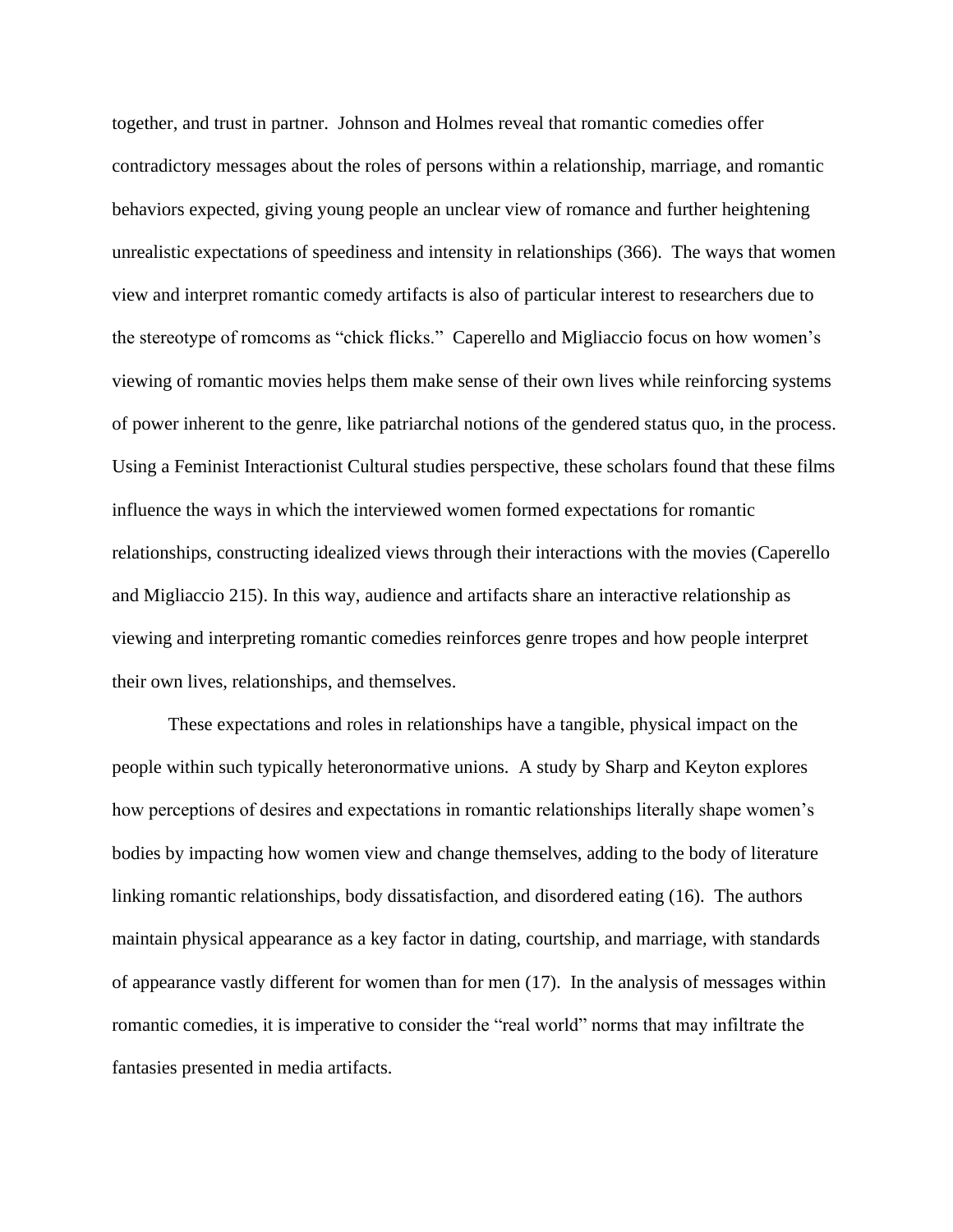Daughton's analysis of the film *Bull Durham* gives additional themes to consider when studying romantic comedies, as she argues that this movie "works against heteronormative viewing in many ways by infusing its scenes with an ironic sensibility" (97). By conducting a feminist rhetorical analysis, the author supports her claims through explanation of gendered societal norms, standards, and stereotypes and then breaking apart specific scenes using her explanations as a foundation for analysis. Even though this study does not discuss either *Isn't it Romantic* or *Playing it Cool*, this source is useful as an example of breaking down a film, particularly one that uses an ironic undercurrent to challenge gender norms while remaining an artifact that reinforces traditional Hollywood practices. My study offers something unique to the field and adds to Daughton's analysis as I also examine ironic pieces of media. This analysis also reflects on how specific characters impact viewer perceptions and experience, which could be the case for the main characters in *Isn't it Romantic* and *Playing it Cool*.

#### Research Questions

The existing research and my interest in my chosen artifacts led to the following research questions. My main research question asks if the gender of the main character in my films impacted how a movie follows or breaks genre conventions, and if so, to what extent this is true. Secondarily, I sought to answer how satire reveals and perpetuates gender and filmic norms, a quality not directly addressed by existing literature. Finally, I was curious if characters' actions and agency could impact viewer perceptions and experience of a film, and I prepared myself to answer this question by considering different ways that my chosen films could be interpreted by their audiences.

# Approach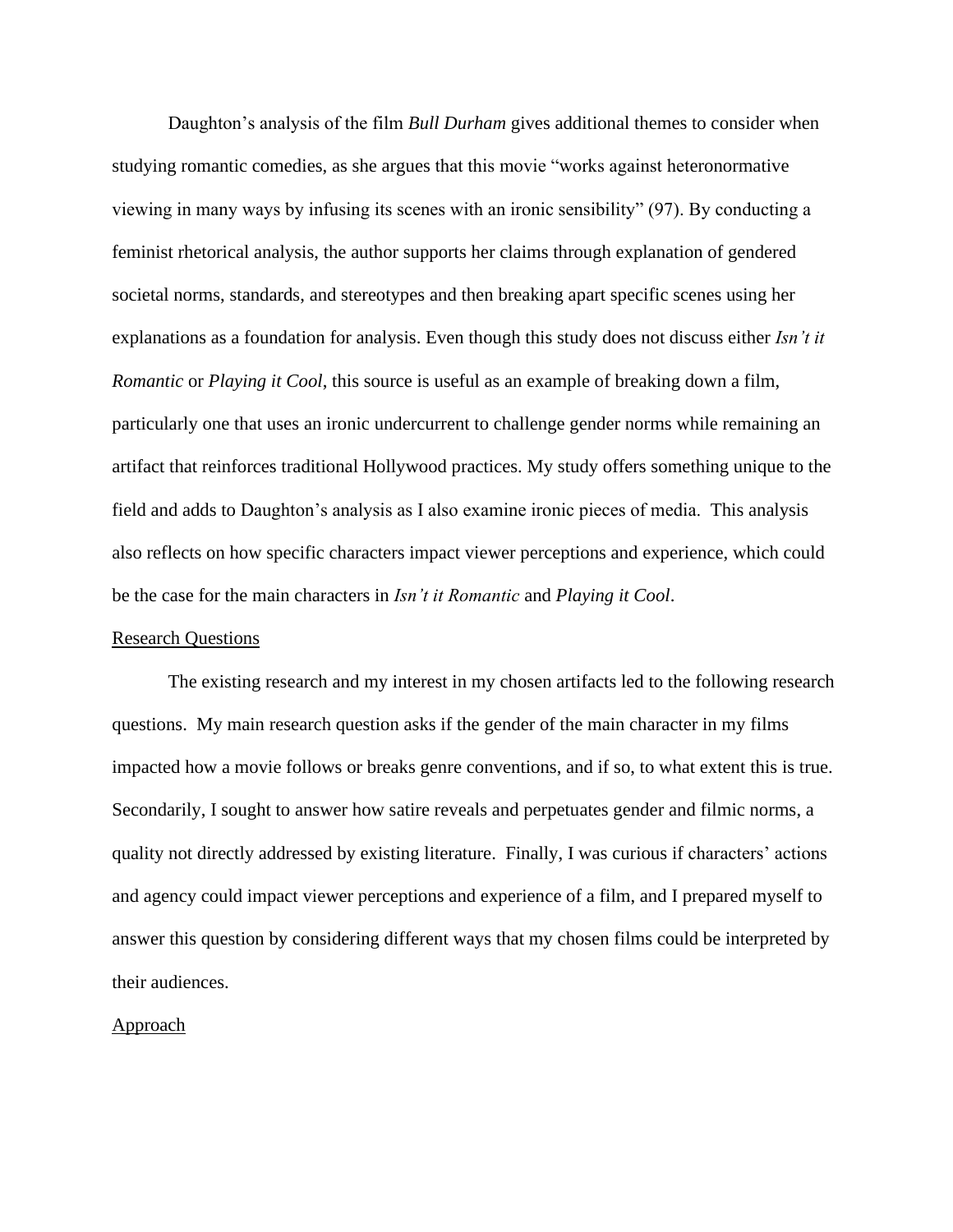I approached my study by conducting a comparative analysis of the verbal and nonverbal communication within *Isn't it Romantic* and *Playing it Cool*, thinking about the interaction between romance, humor, and gender. In order to complete my analysis, I watched these films multiple times and took copious notes so that I could look back and examine moments, storyline, and discussions that referenced romance or displayed gender performance at the same time. This allowed me the opportunity to take a closer look at the films since movie scripts were unavailable. I paused often so I could record relevant quotes pertaining to romance, atmospheric elements, and mark important sections of scenes and dialogue, giving me the opportunity to take notes on verbal and nonverbal components to code later.

My coding sheet was divided into three categories. Firstly, I coded my observations using the coding categories from Johnson and Holmes' study as a foundation for drawing comparisons between my chosen artifacts and the main characters with agency within them. In my use of these coding categories, I defined sections that were not fully described in their study so that I would consistently code relationship-oriented behaviors into their most relevant areas. Secondly, I engaged in open coding in order to find emergent details about main and supporting characters' respective gender, gender performance, and relevant interactions. Using this twofold coding method allowed me to draw conclusions about the expectations associated with characters' trope/role in the film as connected to their respective genders. Thirdly, since both films' main characters mocked romantic comedies, I made a list of the romantic comedy tropes identified as such within the artifacts themselves to see if there was any overlap between the two. The feminist thought used in Caperello and Migliaccio's study helped me tie my comparison to digital rhetoric as a beginning point for better understanding relationships between people and the movies they watch through increasingly digital means (216). After everything was coded, I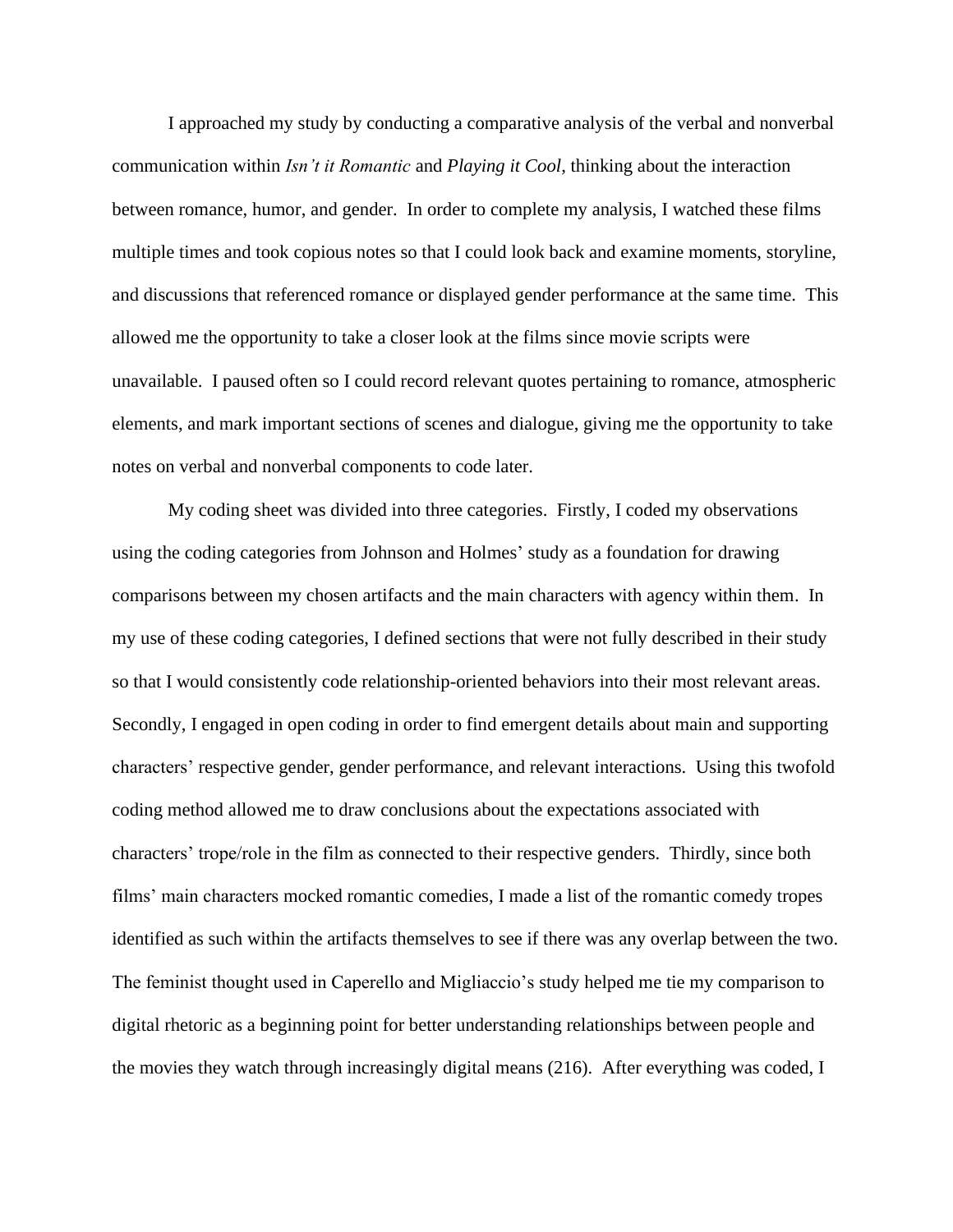looked for dominant themes and how frequently these themes appeared as I considered heteronormative norms of gender and gender performance.

## Findings and Discussion

Taken together, these artifacts cover the whole of romance as prescribed by the romcom genre – 84 out of the 106 coding categories as outlined by Johnson and Holmes were featured by one or both films, making these movies representative of the expectations of romance according to romcoms, as these themes are consistent with the existing narrative and study of the genre. However, although both films together filled almost all of the categories, very few categories were shared by the "main couples" of both films. Relationship-based displays of togetherness were also shared by secondary characters, groups of friends, and non-main-character-centered couples in each film, and the main couples in *Isn't it Romantic* and *Playing it Cool* exhibited very different aspects of affection. Romantic displays shared by both films include dancing, kissing, and sharing a private moment (with the couple completely alone and engaging in an activity together) as signs of affection, committing to the relationship (with a verbal proclamation or accepting of togetherness), doing favors (by helping partner accomplish goals or offering a helping hand "in a tight spot") as a gesture of affection, discussing one's current relationship, being overtly happy or laughing together (specifically smiling and laughing when with each other), and being playful together (acting silly or not worrying about others' opinions) in the respective couples' alone time. This is a result of the differing levels of action afforded to the female Natalie character versus the unnamed male character played by Chris Evans largely due to their environments and respective roles in their stories. Although these ideas are not explicitly highlighted by the main characters themselves, this argument can be made after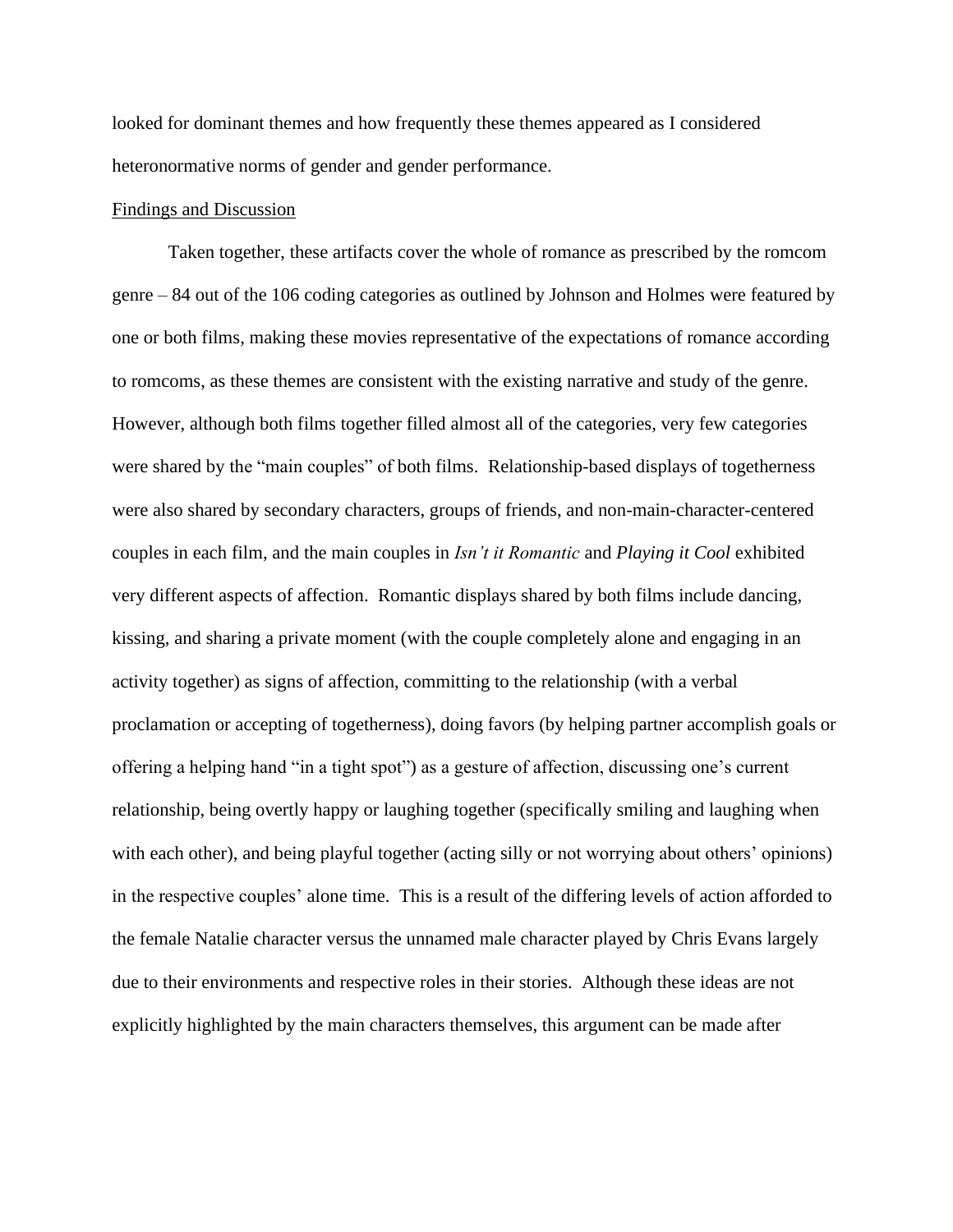examining the different romcom tropes that each character defines and subsequently experiences themselves.

The main characters from *Isn't it Romantic* and *Playing it Cool* both experienced the romantic comedy tropes of terrible pop music in highly emotional scenes, characters waking up with full hair and makeup done, having their thoughts expressed through voiceover or in talking to themselves, and experienced meet-cutes (a cute first meeting). However, Natalie and Evans' character largely experience different romantic comedy conventions in their respective films. Natalie, the main character of *Isn't it Romantic*, lists a number of reasons why she hates romantic comedies, all of which are tropes that she experiences in her medically-induced-coma-dream. Love-oriented pop songs constantly fill the space between sections of dialogue, every outfit reveal involves purposeful camera panning or full makeover montages, everyone that she encounters finds her clumsiness endearing and her presence "beguiling," and New York City "doesn't smell like shit anymore" – the streets are filled with flowers, cupcake bakeries, wedding dress stores, and her apartment has transformed into a fabulous penthouse suite (Wilson). Additionally, the people in her life "follow" her into her experience, finding new roles to fill in her romantic comedy. Her female best friend and coworker becomes her vicious nemesis, her gay neighbor Donnie becomes an "offensive version of a gay guy" reduced to the cliché best friend trope character with the "sole purpose in the story is just to help the main hot chick," and the swimsuit model on the billboard outside her window comes to life and takes an interest in Natalie's male co-worker, and eventual love interest, Josh (Wilson). Her entire journey revolves around her "three-hour-long" rant about romantic comedies, paired with her perception of how Josh feels about her – a satire-soaked experience of the norms that she'd despised since she was a little girl whose mom pointed out that she didn't exhibit the beauty standards achieved by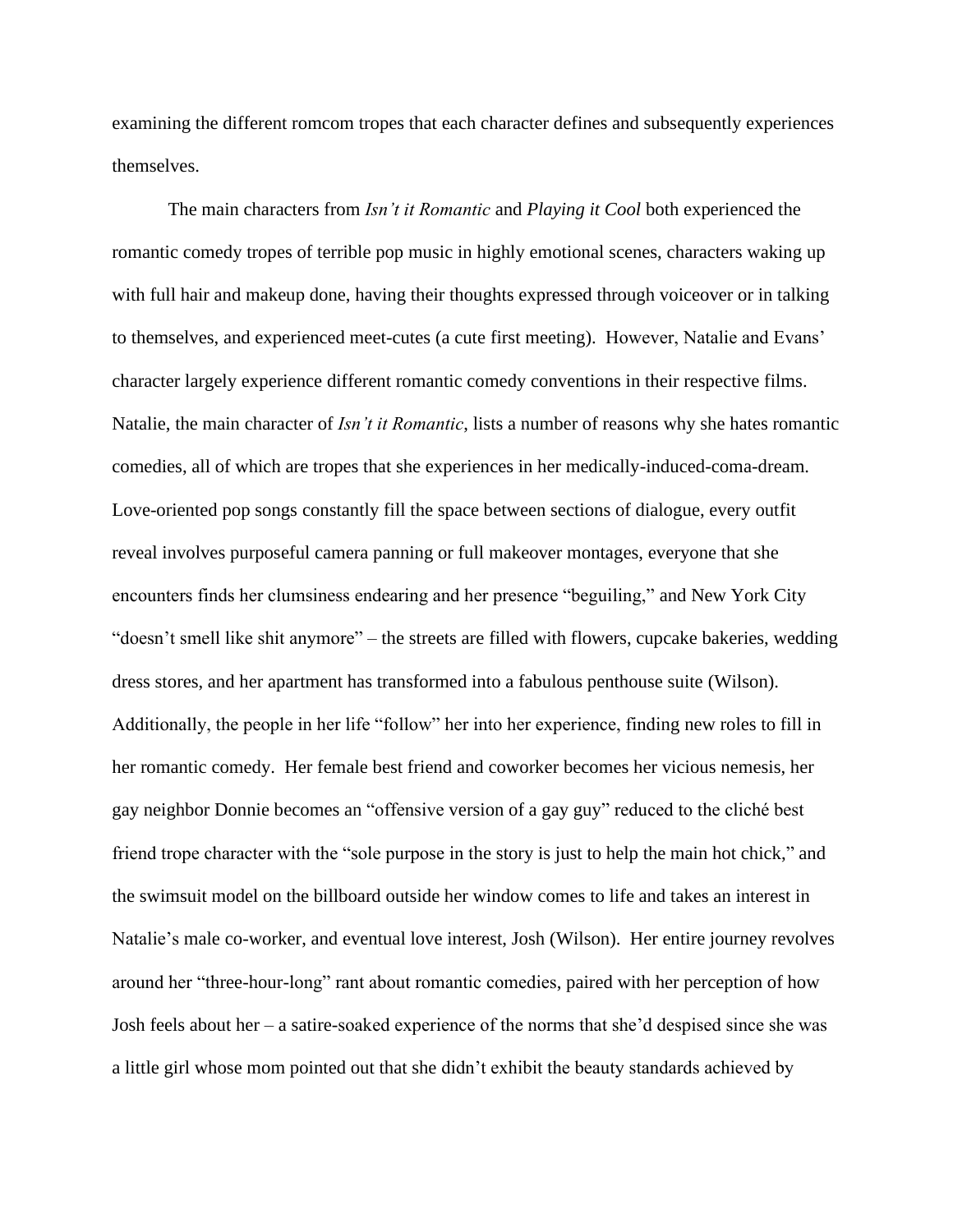romantic comedy stars like Julia Roberts. Her reality – a romcom world of "beguiling" and flowers constructed through her experience of media consumption – completely encompasses her story (Wilson).

On the other hand, the main character played by Chris Evans in *Playing it Cool*  experiences a different range of romantic comedy tropes. The multiple-personalities romantic comedy script that he has to write "as a favor" includes characters that he describes at the beginning of the film – a gay best friend, bitchy girlfriend, feisty Hispanic woman, and black female detective – that come to life in his apartment as he writes their lines (Evans). His supportive (and real) gay best friend Scott talks about loving scenes from romantic comedies that involve a crowd following and cheering someone pursuing love, and Evans' character imagines a crowd following him as he rushes to every heart sculpture in San Francisco to stop the wedding of the woman he loves. This male writer's lived clichés involve his experience as a writer who "writes his own ending," very different from Natalie's ordeal within a romance-saturated environment that completely encompasses her experience (Evans). He lives the tortured existence of a man fueled by his passion for a woman already in a relationship, expanding on his misery at length through his role as narrator, but the course of the romantic comedy tropes themselves does not control his existence in the film or how he lives his life. Evans' character exists within a satirical situation after his first deep interest in a woman changes how he looks at the world: he inadvertently views his reality through the lens of the norm-saturated romantic comedy he's writing, yet he still autonomously "writes around" this romcom-dominated view and accomplishes his "real life" career and relationship goals.

The satirical nature of both *Isn't it Romantic* and *Playing it Cool* actively presented romantic comedy "norms" and the problematic features of these norms while perpetuating these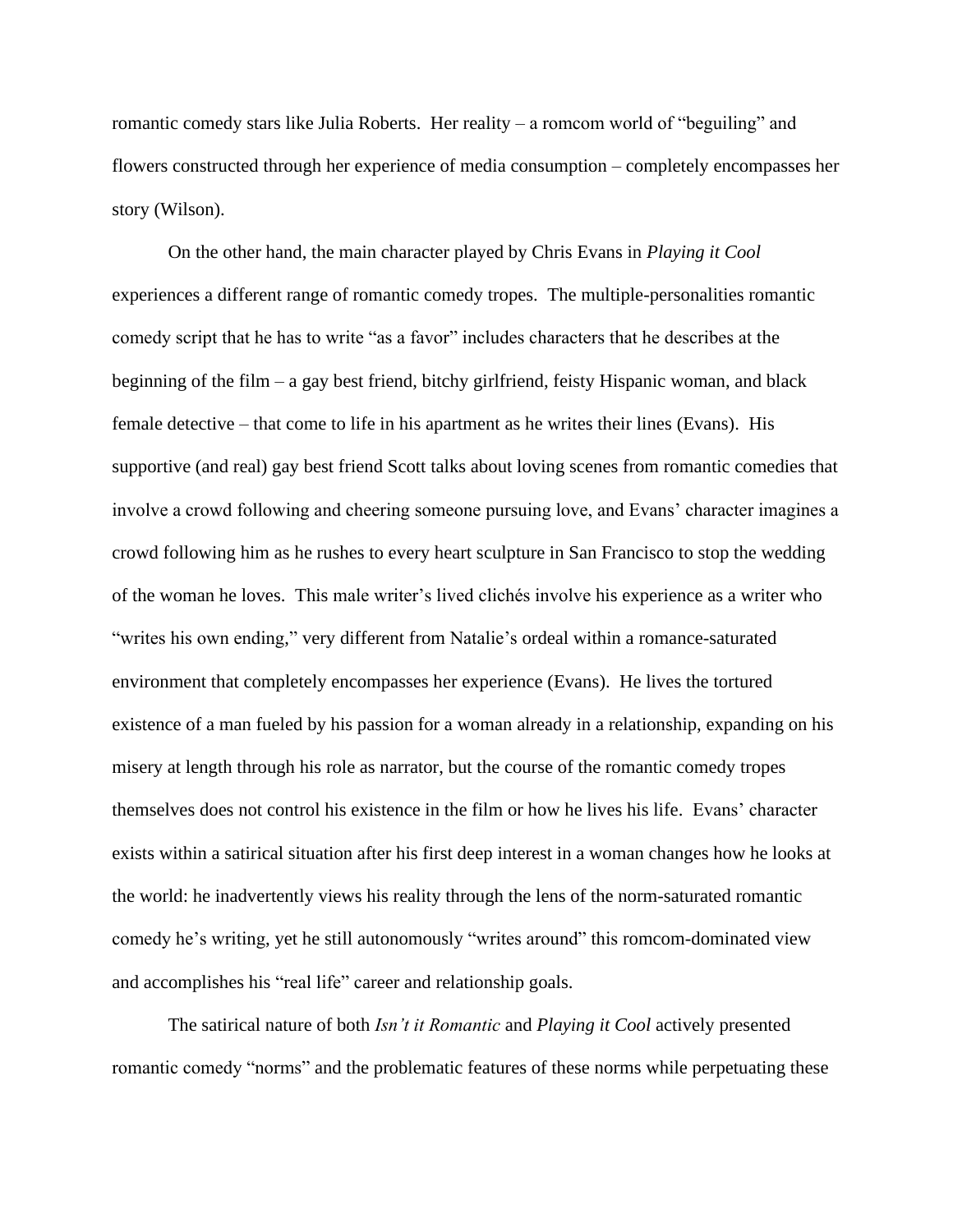patterns alongside heteronormative ideals of gender identity and performance. As a result, the message communicated to audiences may not be taken seriously – when these satirical films make fun of romantic comedies but ultimately use the aspects explicitly defined as problematic to tell a story, audiences are encouraged to reflect on their way of thinking about romcoms but continue to "buy into" such norms as loyal fans of this genre's artifacts. Part of the reason that gender and conventions line up is due to the aforementioned differences in romantic comedy tropes displayed in each film. As Natalie realizes her affection for Josh, she fights for him, but ultimately realizes that she must love herself instead. After this realization, Natalie wakes up back in the "real world," full of energy and confidence, approaching her meeting as a talented architect and her romantic prospects with vigor. She assures her female friend and coworker that Josh will not complete her and that "I complete *myself*," but her coworker points out that she's actually living the life of a romantic comedy heroine and the movie rapidly ends with a vibrant dance number, potentially undermining her earlier assertion of self-love and ultimately reinforcing the idea of a significant other as necessary to fulfilling one's desires (Wilson).

On the other hand, Evans' character finally satisfies himself by actively reaching out to his friends and the woman he wants to explore his feelings with after losing his caring grandfather and reading *Love in the Time of Cholera*, making him realize that he needs to closely hold onto the people he cares most about. His realization occurs almost at the end of the film, with the cheesy romcom-esque ending of visiting every heart sculpture and kissing the woman he loves attempting to bring closure to the deeply personal dialogue of self-reflection. However, his love interest's declaration of "I hate you" followed by a kiss as a step up from her earlier "I nothing you" as she goes to marry her longtime boyfriend gives the writer main character a comfortable ending to his dramatic tale of romantic angst while not undermining his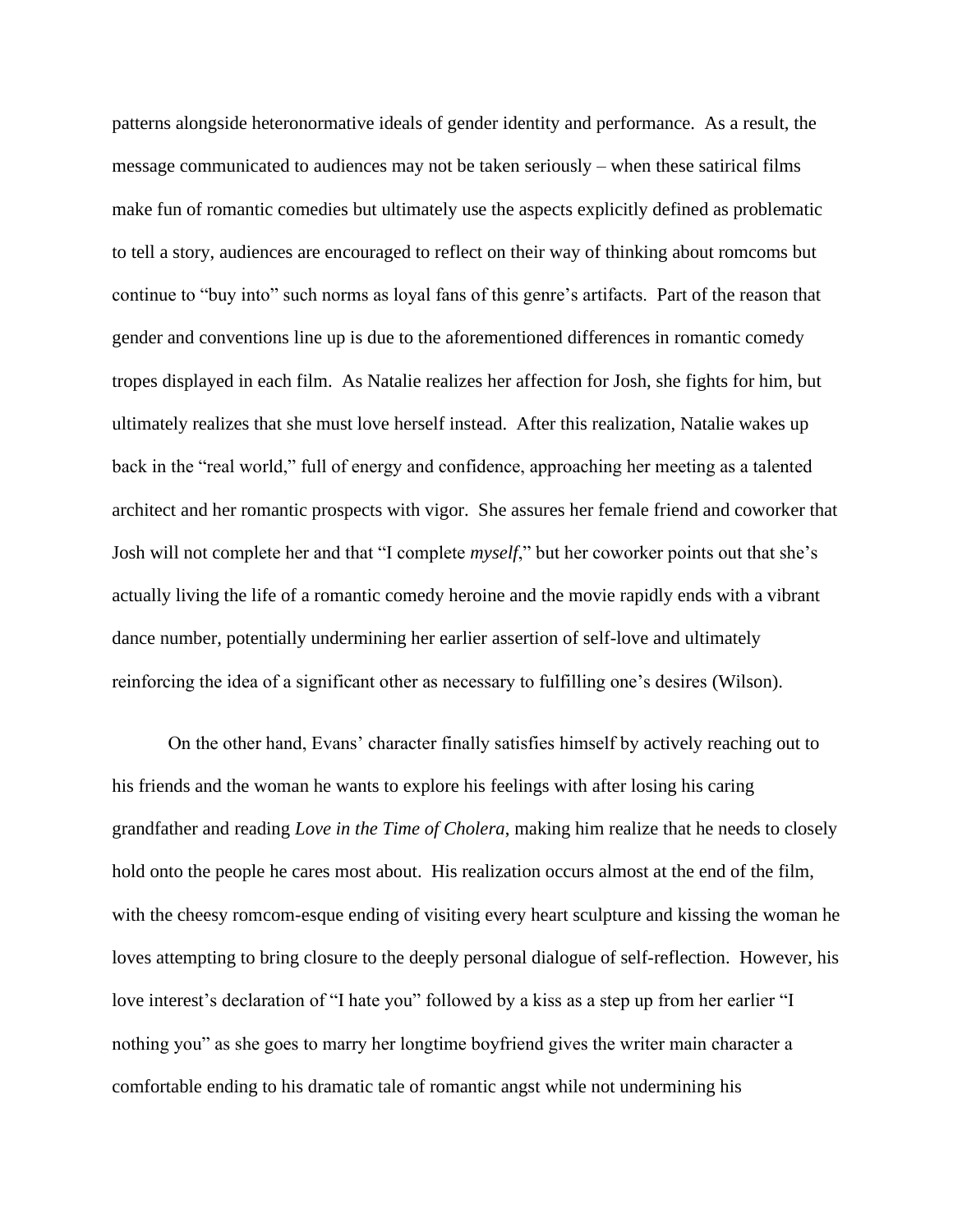introspective journey (Monaghan). This differs from Natalie's undermined declaration of selflove as her friend places Natalie's "real life" experience within the romcom norms that traditionally confine female experience, continuing an understanding of gender that prescribes men as strong and in charge versus women as sensitive and needing a man for true happiness.

The main characters have different levels of agency within their respective stories. Each main character must realize different things about themselves in their pursuit of love – Natalie must learn to love herself first, while Evan's character must recognize the significance of those most important in his life before either can attain romantic love. The levels of agency held by the characters in these films could potentially impact viewer perceptions and experience of these films. As a male writer, Evans' character has a lot of control over his existence, while Natalie needs to escape her situation in order to truly "wake up" and realize her self-worth, focusing on improving herself in the common media portrayal of plus-sized women as needing to improve to be accepted and gain self-esteem. Part of this may be the rating of the films – *Isn't it Romantic*  is rated PG-13, while *Playing it Cool* is rated R and takes full advantage of that rating by using expletives, open drunkenness, and fairly explicit sexuality. These ratings directly control the two different-gendered main characters' expression of libido within their respective films – the entire coded category of sexual interaction is only experienced by Evans' film, while Natalie cannot really engage in such interaction in the trappings of her PG-13 flick. One may interpret this as an example of regulating female desire – women like the unnamed love interest in *Playing it Cool* are to be fought for, chased after, and desired by men and may even enjoy engaging in sexual relations, but women cannot be portrayed as fighting for, chasing after, or desiring men sexually. Evans' character's friends encourage him to have sex with his object of desire as a way to answer if he truly loves her. In this way, sex is used by this male character as a device, a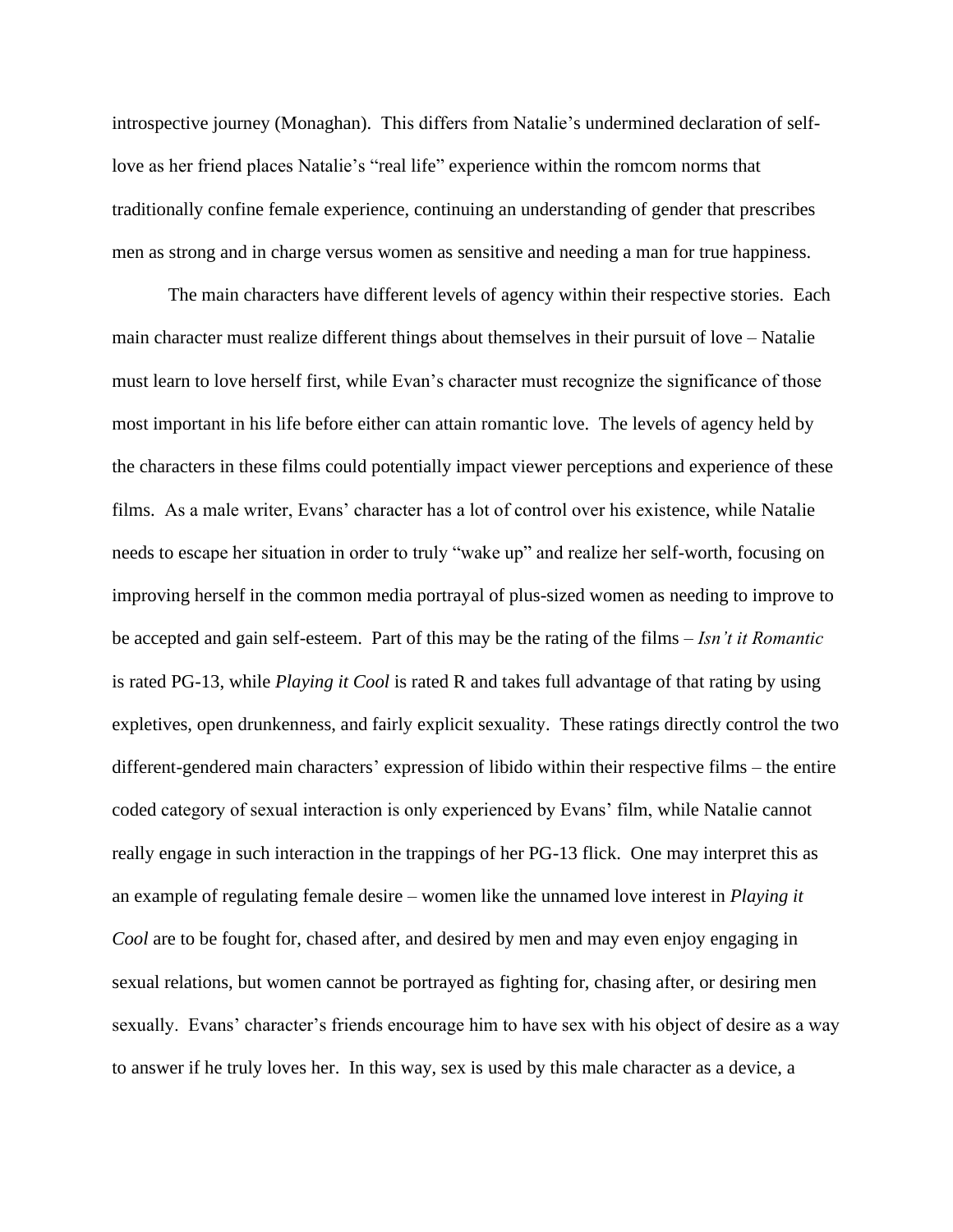means to an end, a conquest that largely disregards how his love interest feels about cheating on her significant other, opposing Natalie's experience of mutual romance and understanding with Josh. On the other hand, Natalie's desire to have sex with the seemingly-too-perfect Blake, a man not slated as her ultimate love interest, is downplayed with humor as she cannot fulfill her desire within her PG-13 "dream" as the camera cuts away and her morning restarts every time intimacy is attempted. Additionally, Natalie, a full-figured woman, appears onscreen wearing her pajamas and tackling her muscular lover, but is not seen in undergarments and passionately touching and kissing a man in bed like the thin love interest of Evans' character; this brings Western beauty standards of thinness into the conversation of romantic comedy tropes.

In these two self-reflective films, the main characters actively make fun of romantic comedies but ultimately reinforce the tropes that they hate. This is true as relationships within the films showcase a variety of interaction including affection, gestures, relationship issues, expression of emotions, and discussion about relationships in general. The gender of the main characters from *Isn't it Romantic* and *Playing it Cool* impacted what romantic comedy conventions were represented in each film. Traditional notions of masculine control and agency within one's circumstances fits the positions in which the main characters of my two artifacts occupy within their respective films.

#### Conclusion

Studying the topic of self-reflectivity in media is important because such works engage in metanarrative that reveals how media in general is characterized through genre and conventions. Satire's presence in my artifacts of interest and in media in general also impacts how other works of those genres/topics are received by audiences. This reception varies between different demographic groups, a quality worth exploring in media studies, especially as digital media is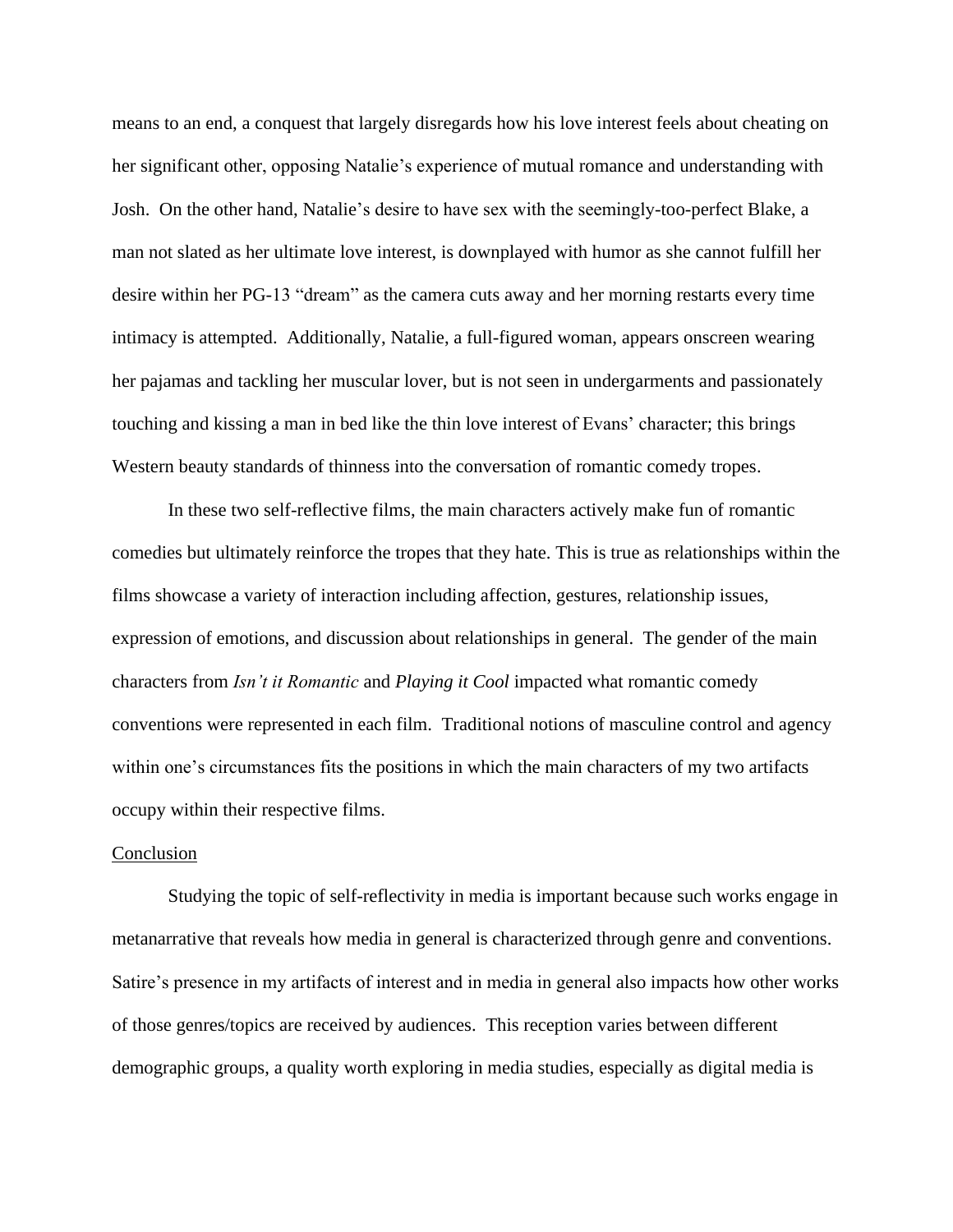increasingly shared on multiple platforms and technologies and made available around the world. The two artifacts that I bring to my conversation of gender are great examples of parody, their respective genre, and parodies within their respective genres, a claim that I can make based upon my experience as an extensive consumer of artifacts in the romantic comedy genre of film.

When people view media, they draw connections and make comparisons between that content and their own lives, seen as "individuals react, respond, and engage movies, interconnecting them with their daily lives…from this interaction comes meaning and experiences (Caperello and Migliaccio 201). Romantic comedies like the two examined in my research are increasingly available through digital means, making the messages about gender and relationships contained within them even more widespread and influential in people's lives. The self-reflexivity of my chosen artifacts both performs and challenges genre conventions, exposing audiences to new ways to consider the romantic comedy genre but ultimately reinforces how the genre is viewed and created. Audiences need to be aware that the main character in a film often drives the plot of a piece of media, as the decision of having a leading lady versus a leading man has implications far beyond whose name is first in a cast listing.

For future research, I recommend a further dive into the romantic comedy genre, breaking down both "classic" and recent examples of films that scholars and pop culture enthusiasts have labelled as this genre, and comparing how they approach levels of agency of the various characters within them. A larger examination of romantic comedies as a whole in this context will grant researchers a better view of how agency and gender factor into how stories within this genre are told.